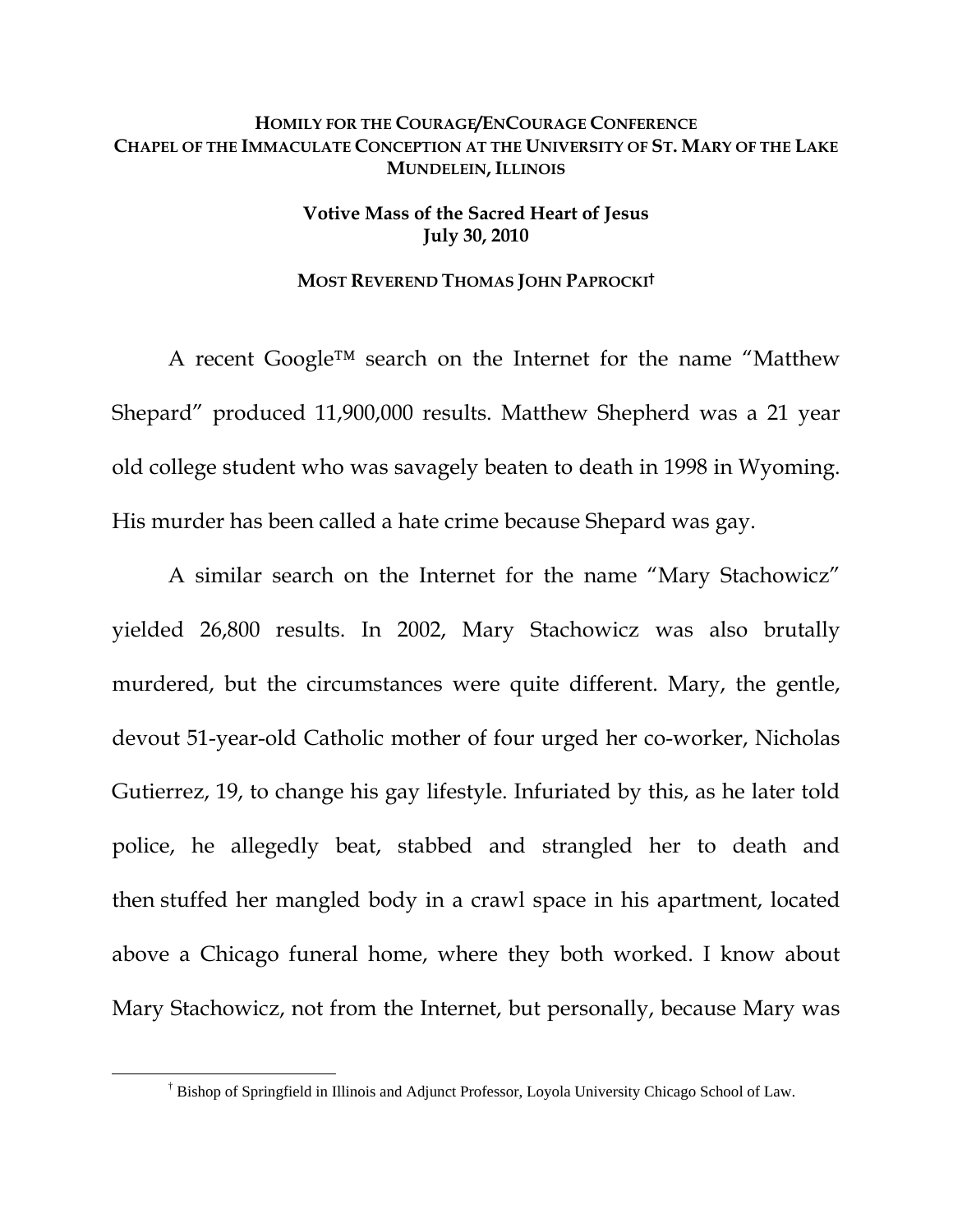my secretary at the parish where I was pastor before I was named a Bishop. She worked part time at the funeral home and part time at the parish. One afternoon, she didn't show up at her usual starting time. This was unusual because she was always on time. A call to the funeral home disclosed that her car was still in their parking lot and her purse with her car keys was still at her desk, but there was no sign of Mary. As Mary's family and friends prayed and worried about her disappearance, Gutierrez prayed with them. Three days later, her mutilated body was discovered in a crawl space in his apartment.

Both murders were senseless and brutal, and I condemn them both unequivocally. However, the fact that there are over eleven and a half million more Internet stories about Matthew Shepard than Mary Stachowicz indicates where popular sentiment lies today on the question of same-sex relationships. Shepard's story has received such widespread attention because his homosexuality was the chief motive for his murder. Mary's murder has been widely ignored by the media, despite the fact that she died as a martyr for her faith.

My point is that, in the light of popular opinion today, I recognize that we have an uphill struggle to persuade people of the reasons why

2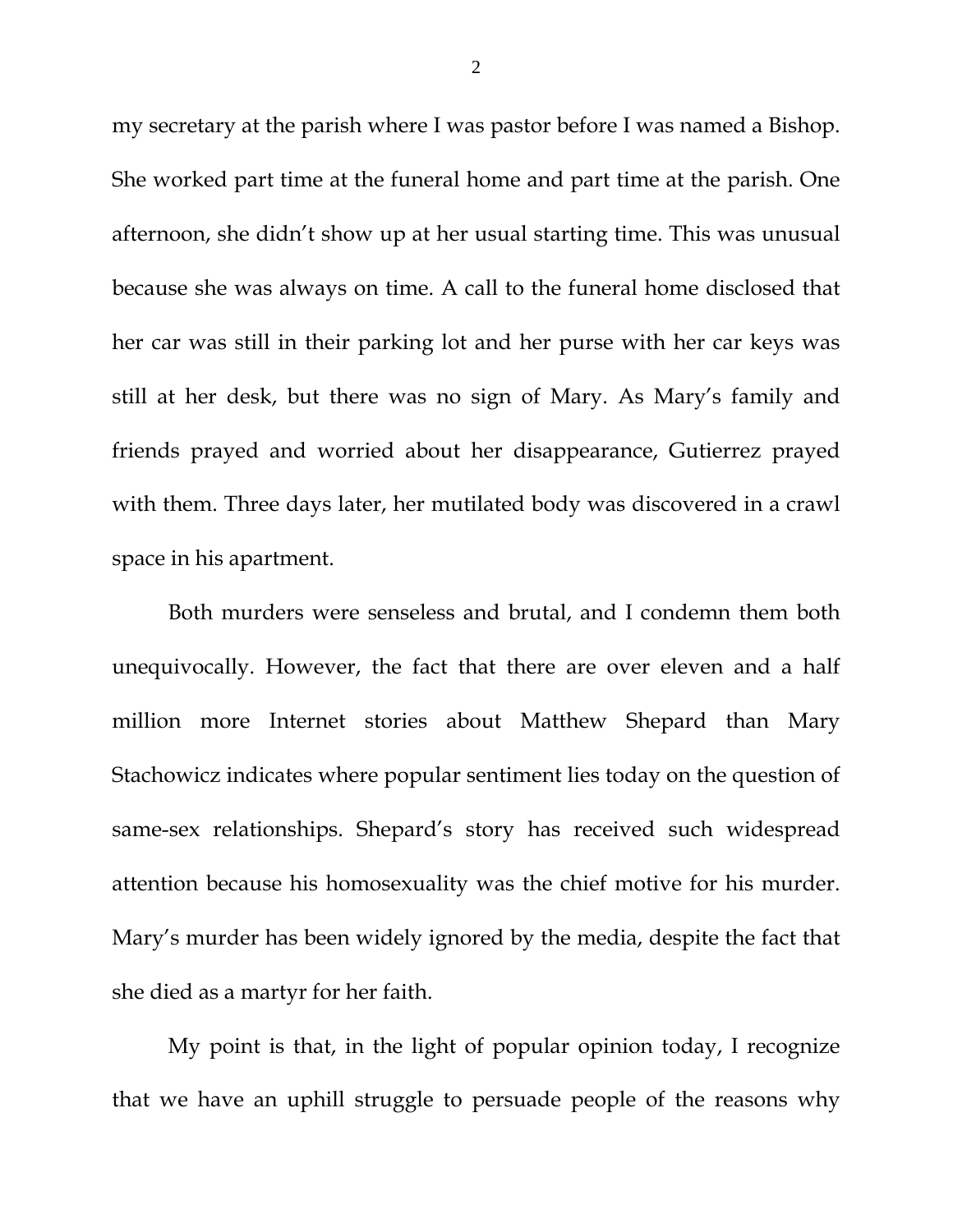homosexual activity is sinful, why same-sex relationships should not be legally recognized as marriages, and why chastity is virtuous,.

If we feel that we face an uphill struggle in this regard, we should take heart from today's scriptural readings (*Jeremiah* 26:1-9; *Matthew* 13:54- 58.) In them, we hear that the message of the prophet Jeremiah and the teaching of Jesus both fell on deaf ears. Yet despite these rejections, we are urged to pay attention to God's voice. The Church and the Bible speak to us with authority, but God also speaks to us in many and diverse ways. He speaks through saints. God also speaks through sinners: a doubting Thomas, a confused Philip, a denying Simon Peter. God even speaks through us, and that is why we must have the courage to speak up for God's truth even in the face of a hostile culture and unreceptive listeners.

As we offer this Mass today as part of the Courage/EnCourage Conference, we come here as people who accept the truth as taught by the Catholic Church. Yet, we seek God's help to put this truth into practice in our daily lives and in our society. We cannot do so relying only on our own human abilities. We need God's grace. And so our liturgy selected for today is the Votive Mass of the Sacred Heart, because it is from that loving heart that divine mercy and love were poured out for our salvation.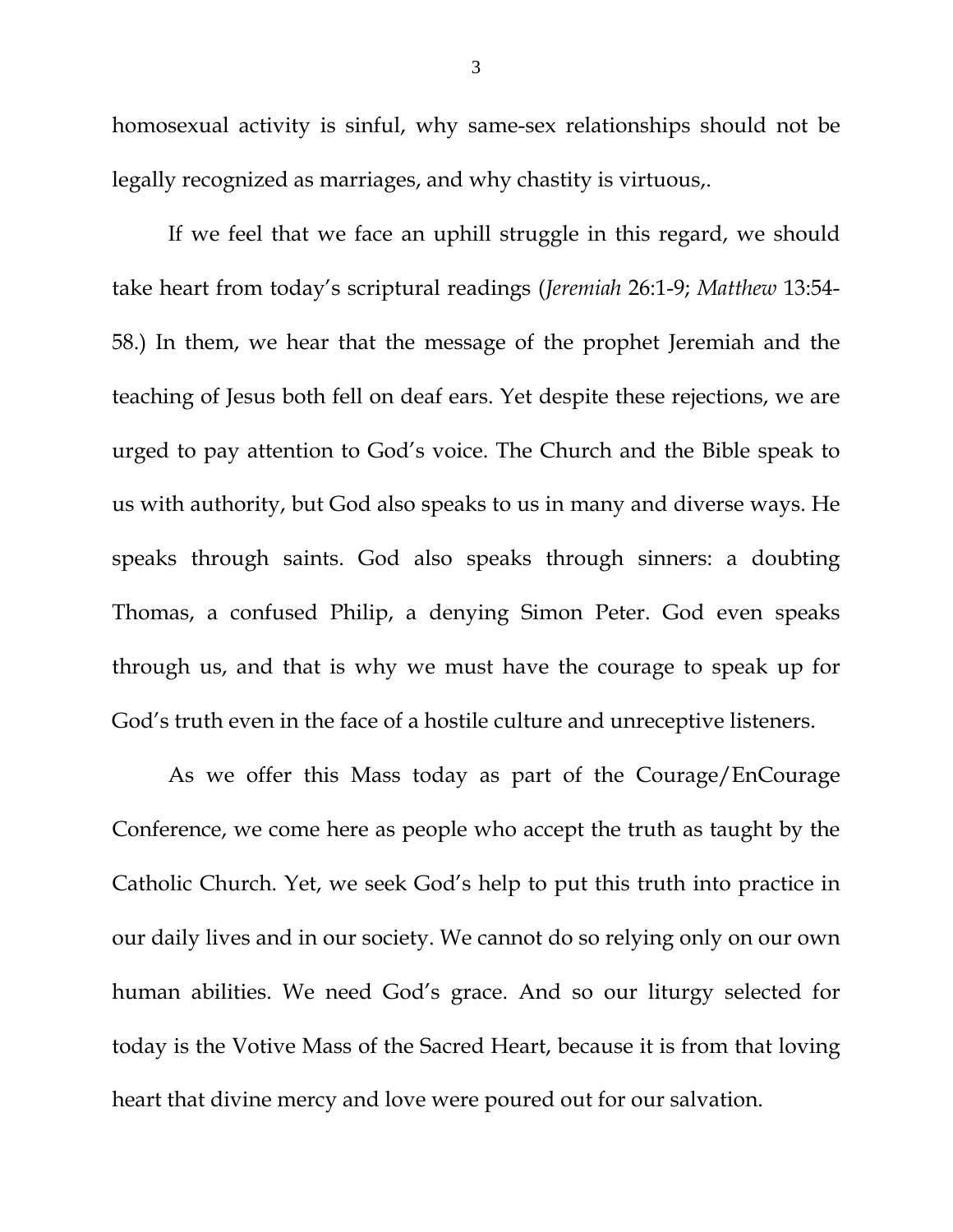When I was named a bishop by Pope John Paul II seven years ago, I chose as my Episcopal motto the phrase, *Lex Cordis Caritas*, Latin for, "The Law of the Heart is Love." This motto is based on Sacred Scripture. In chapter 31 of the Book of Jeremiah, the prophet tells us that God has written His law on our hearts. In chapter 13 of the Letter to the Romans, St. Paul says that love is the fulfillment of the law. To depict this visually, my coat of arms has two scales of justice to reflect my background in civil law and canon law, but above them both is the Sacred Heart of Jesus. On the cross, from His heart, He poured out for us His unconditional love and divine mercy. The Preface for the Mass of the Sacred Heart of Jesus, says: "Lifted high on the cross, Christ gave his life for us, so much did He love us. From His wounded side flowed blood and water, the fountain of sacramental life in the Church. To His open heart the Savior invites all men, to draw water in joy from the springs of salvation."

Traditionally in the Church we have sought the graces of God and His divine assistance through the intercession of the saints, whose mediation we seek as patrons beseeching God on our behalf. That is why I began my homily telling you about Mary Stachowicz. I said that Mary died as a martyr for the faith. As such, I believe that she would be a worthy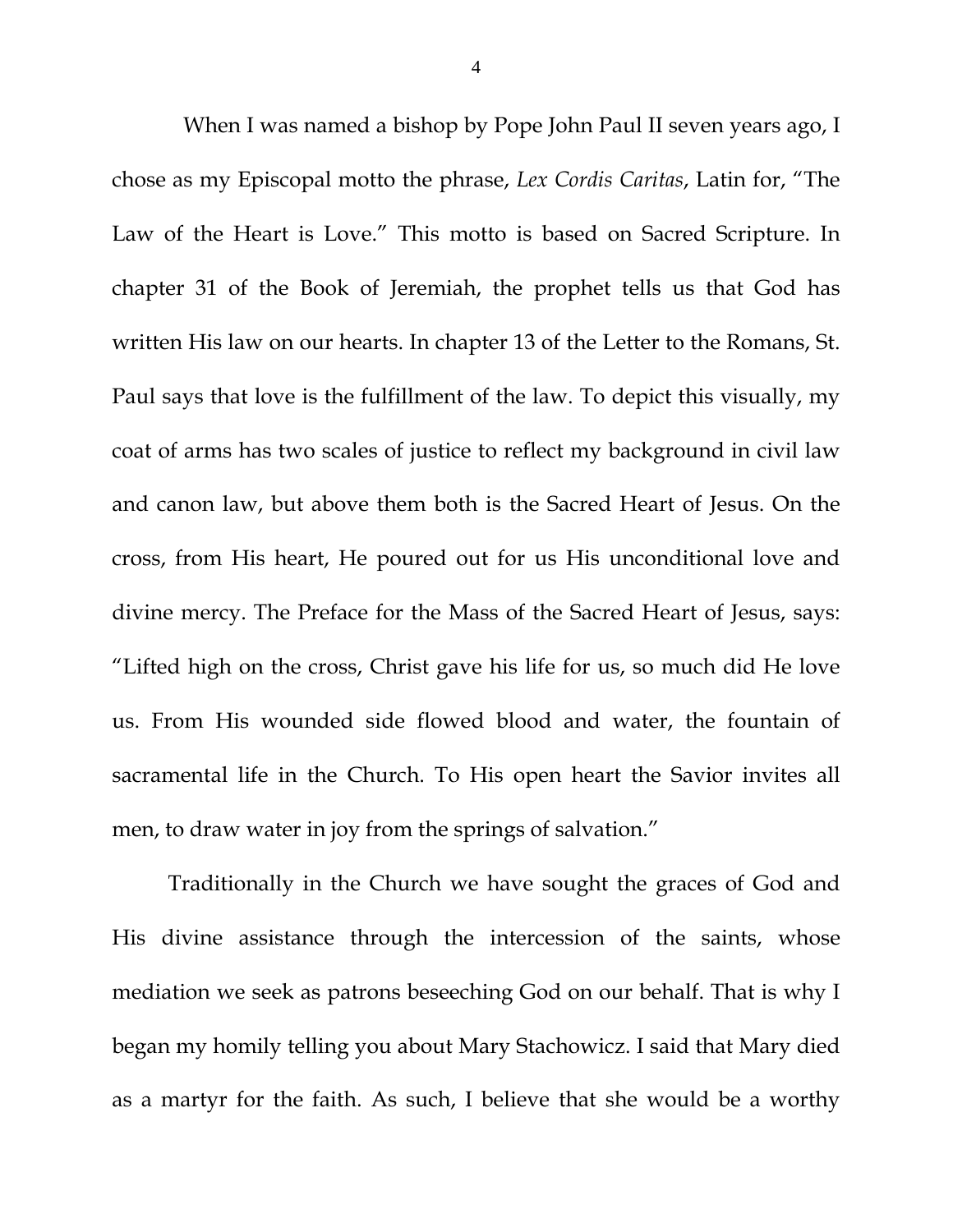candidate for official canonization as a saint by the Catholic Church. Her death as a martyr for the faith means that a miracle is not necessary for her official beatification or canonization. However, even a martyr of the faith does not enter the Church's official martyrology of saints without the promotion of her cause, and the promotion of her cause requires a group of people who recognize her Christian sanctity and pray not only for the official recognition of her sainthood, but also pray through her intercession for assistance in obtaining divine favors.

This is where I believe Courage and EnCourage can become involved. I have spoken with Father John Harvey and Father Paul Check and they agree that Mary Stachowicz would be an appropriate patron saint for Courage and EnCourage. But for that to happen, your prayers are needed. I have brought some prayer cards with the picture of Mary Stachowicz and the text of a suggested prayer. These prayer cards are at the back of the chapel and I invite you to take one or as many as you want to use, asking Mary Stachowicz to implore God's graces to fortify you in your struggles as members of Courage and EnCourage.

As we continue this Mass, may we remember the courage that Mary Stachowicz demonstrated in bearing witness to the faith to the point of

5